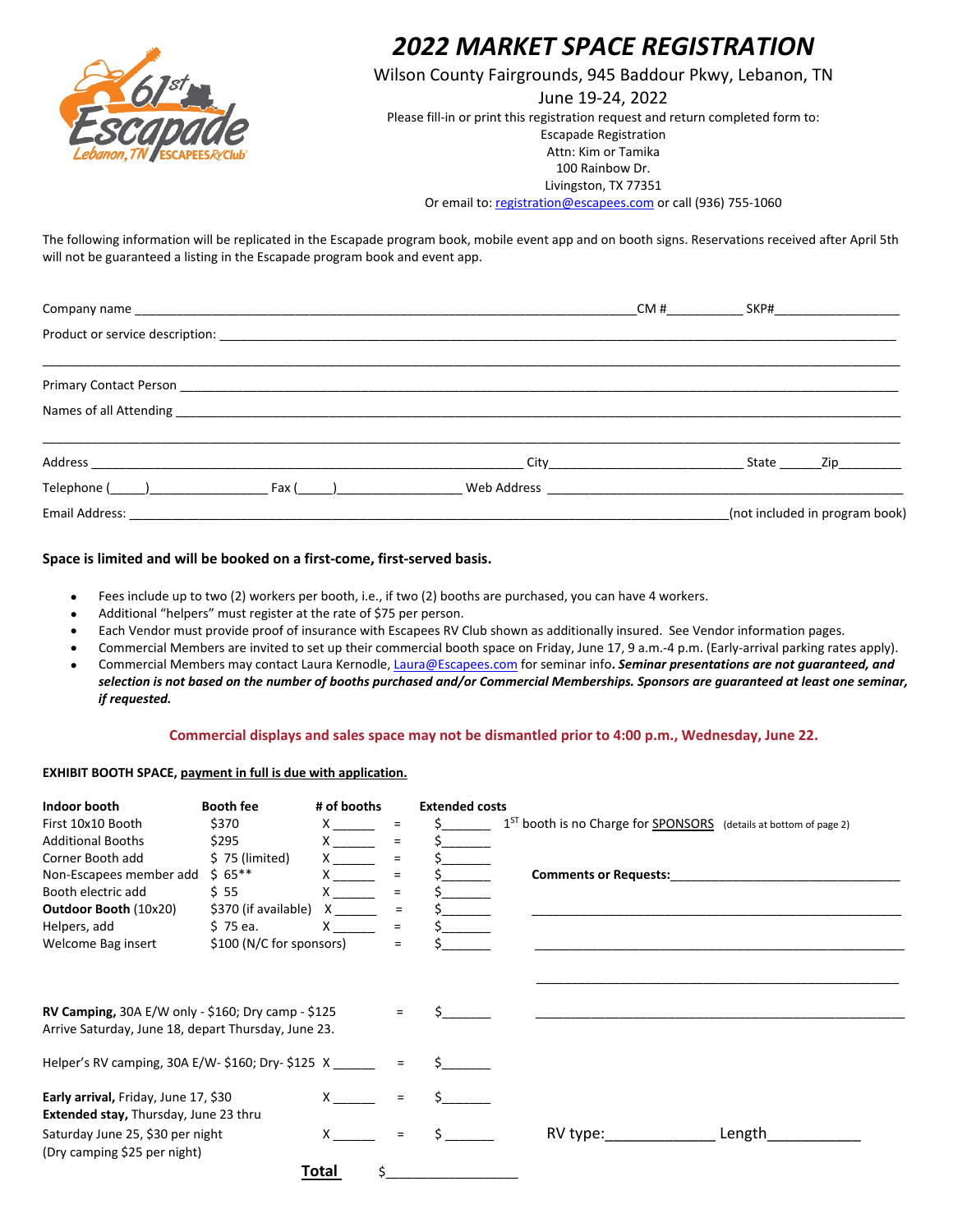**\*Please include a copy of your liability insurance naming Escapees RV Club as additional insured. See Market Info Sheet for details. \*\*This required fee for non-members is a special Escapade only price and includes an \$89.95 one year Commercial Membership.** 

*Will you require an 8' table for each booth***: Y N** *Will you require 2 chairs for each booth***: Y N**

**Exhibitor cancellation fee (\$50)** is automatically deducted from your refund. No refunds after April 15, 2022.

Please do not place our booth next to: Escapade staff cannot guarantee placement.

Please list all products you intend to sell or display. Be specific and include brand names where applicable. **No exclusivity shall be granted.**

*Only those registered as a "Vendor" may sell products or services at Escapade. Escapees RV Club and Escapade do not provide exclusive rights for any product and retains the right to reject applications for any reason.*

\_\_\_\_\_\_\_\_\_\_\_\_\_\_\_\_\_\_\_\_\_\_\_\_\_\_\_\_\_\_\_\_\_\_\_\_\_\_\_\_\_\_\_\_\_\_\_\_\_\_\_\_\_\_\_\_\_\_\_\_\_\_\_\_\_\_\_\_\_\_\_\_\_\_\_\_\_\_\_\_\_\_\_\_\_\_\_\_\_\_\_\_\_\_\_\_\_\_\_\_\_\_\_\_\_\_\_\_\_\_\_\_\_\_\_\_\_\_\_\_\_\_

\_\_\_\_\_\_\_\_\_\_\_\_\_\_\_\_\_\_\_\_\_\_\_\_\_\_\_\_\_\_\_\_\_\_\_\_\_\_\_\_\_\_\_\_\_\_\_\_\_\_\_\_\_\_\_\_\_\_\_\_\_\_\_\_\_\_\_\_\_\_\_\_\_\_\_\_\_\_\_\_\_\_\_\_\_\_\_\_\_\_\_\_\_\_\_\_\_\_\_\_\_\_\_\_\_\_\_\_\_\_\_\_\_\_\_\_\_\_\_\_\_\_

#### **Important dates and reminders to keep in mind as you make your 2022 marketing plan:**

- General attendance days: Sunday, June 19 Friday, June 24
- Vendor/Exhibitor days: Sunday, June 19 thru Wednesday, June 22
- Escapee Commercial Members may arrive early, Friday, June 17; early-arrival parking will apply
- Extended-stay available Thurs night, June 23 thru Saturday, June 25; \$30 per night
- Vendor set-up days: Commercial Members, Friday, June 17, 9 am 4 pm; all others, Saturday, June 18, 9 am 4 pm

| <b>EXHIBITION AREA DATES AND HOURS OF OPERATION:</b>                                                                   |  |                                                                                                                           |                          |  |  |
|------------------------------------------------------------------------------------------------------------------------|--|---------------------------------------------------------------------------------------------------------------------------|--------------------------|--|--|
| Sunday, June 19                                                                                                        |  |                                                                                                                           | $9:00$ a.m. $-2:30$ p.m. |  |  |
| Monday, June 20 thru Wednesday, June 22                                                                                |  | $9:00$ a.m. $-4:00$ p.m.                                                                                                  |                          |  |  |
| <b>Payments</b>                                                                                                        |  |                                                                                                                           |                          |  |  |
| $\Box$ Check enclosed - Payable to Escapees RV Club                                                                    |  |                                                                                                                           |                          |  |  |
| Credit Card: Visa, MasterCard, Discover                                                                                |  |                                                                                                                           |                          |  |  |
|                                                                                                                        |  |                                                                                                                           |                          |  |  |
| By signing, you agree to all terms and conditions listed above:                                                        |  |                                                                                                                           |                          |  |  |
|                                                                                                                        |  |                                                                                                                           |                          |  |  |
| Name $\frac{1}{(type or print)}$                                                                                       |  |                                                                                                                           |                          |  |  |
|                                                                                                                        |  | Promotional opportunities to take advantage of (please check areas of interest):                                          |                          |  |  |
| Provide a door prize: Value: Description: Description:                                                                 |  |                                                                                                                           |                          |  |  |
| Promotional insert in welcome bag: ________(\$100 insert fee, to be invoiced and paid prior to Escapade if not already |  | selected and paid for in your registration above)                                                                         |                          |  |  |
| Interested in being a Sponsor? ________                                                                                |  | CLICK HERE for Sponsor package. For complete details, contact Duane Mathes at<br>duane@escapees.com or call 907-715-7505. |                          |  |  |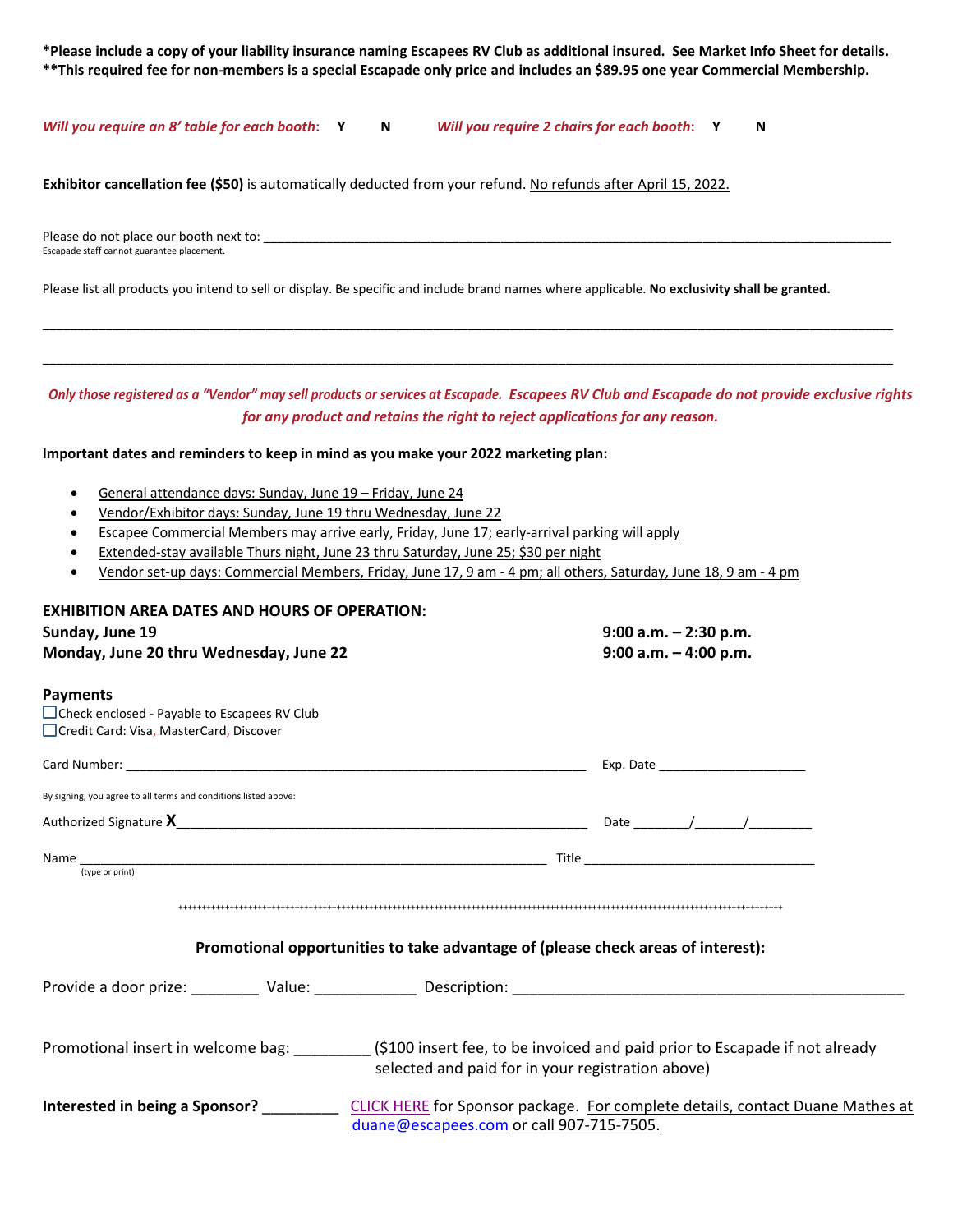

# *VENDOR INFORMATION*

This form must be signed and returned with your registration form before your exhibit booth can be set up.

#### *Escapade Vendor Dates & Hours*

Our Vendor market days are Sunday 6/19 thru Wednesday 6/22. Market hours are: Sunday, 9:00 a.m.–2:30 p.m. Monday-Wednesday, 9:00 a.m.–4:00 p.m.

#### *Escapade Market Location*

Farm Bureau Expo Center (on the Wilson County Fairgrounds) 945 E Baddour Pkwy Lebanon, TN

#### *Arrival Schedule*

Registered Vendors may arrive as early as Friday, June 17th, (early arrival fees apply), but only Escapees Commercial Members will be allowed to set up on Friday. Helpers must register and pay applicable fees. All other Vendors will set up on Saturday, June 18th. Parking will be open from 8:00 a.m.–2:00 p.m. ONLY!

#### *Exhibit Space*

Indoor booths are approximately 10' x 10' with pipe and drape, one 8' table, two chairs; table skirting not provided. Please let us know if you'll use the tables & chairs we provide or will bring your own. Additional charge for electric and corner booths. Outdoor booths are approximately 10' x 20', no pipe and drape and electric may not be available, please ask if you need electric. Outdoor space may not be available at this venue. You must fit within your allotted space with no signs, merchandise, or displays blocking other vendors or common areas. Please do not block aisles or fire lanes with any items. Market set-up hours are 9 a.m. to 4 p.m. Friday and Saturday. Tear down is after 4:00 pm Wednesday and all day Thursday. Market facilities are indoor and climate controlled with restrooms nearby.

#### *Camping*

If you're camping, the fairgrounds has 1000 RV spaces with 30A electric and water hook-ups or boondocking (dry camping). There are no full hook-ups or 50A service available. There are 2 dump stations onsite plus we've arranged to have a pumper truck available everyday beginning Monday June 20. You'll be able to flag them down or call them for a pump-out. Pump-outs are \$35.

#### *Escapade Program*

As registered attendees of Escapade you are encouraged to attend any and all Escapade activities.

#### *Vendor Appreciation Dinner*

You are invited to join us for a Vendor appreciation social and dinner party from 6:00 p.m.–8:00 p.m. on Saturday, June 18th. This is a great opportunity to visit with fellow Vendors and meet some of the Escapees national staff.

#### *Products*

Escapade does not offer an exclusive on any product or service. Every effort will be made to separate Vendors with similar products from each other, but this is not guaranteed. Vendors may not share or sublet their market space with any other Vendor nor display products that are not part of your regular product line. Please make sure you have told us ALL the products you sell so we know where to place you.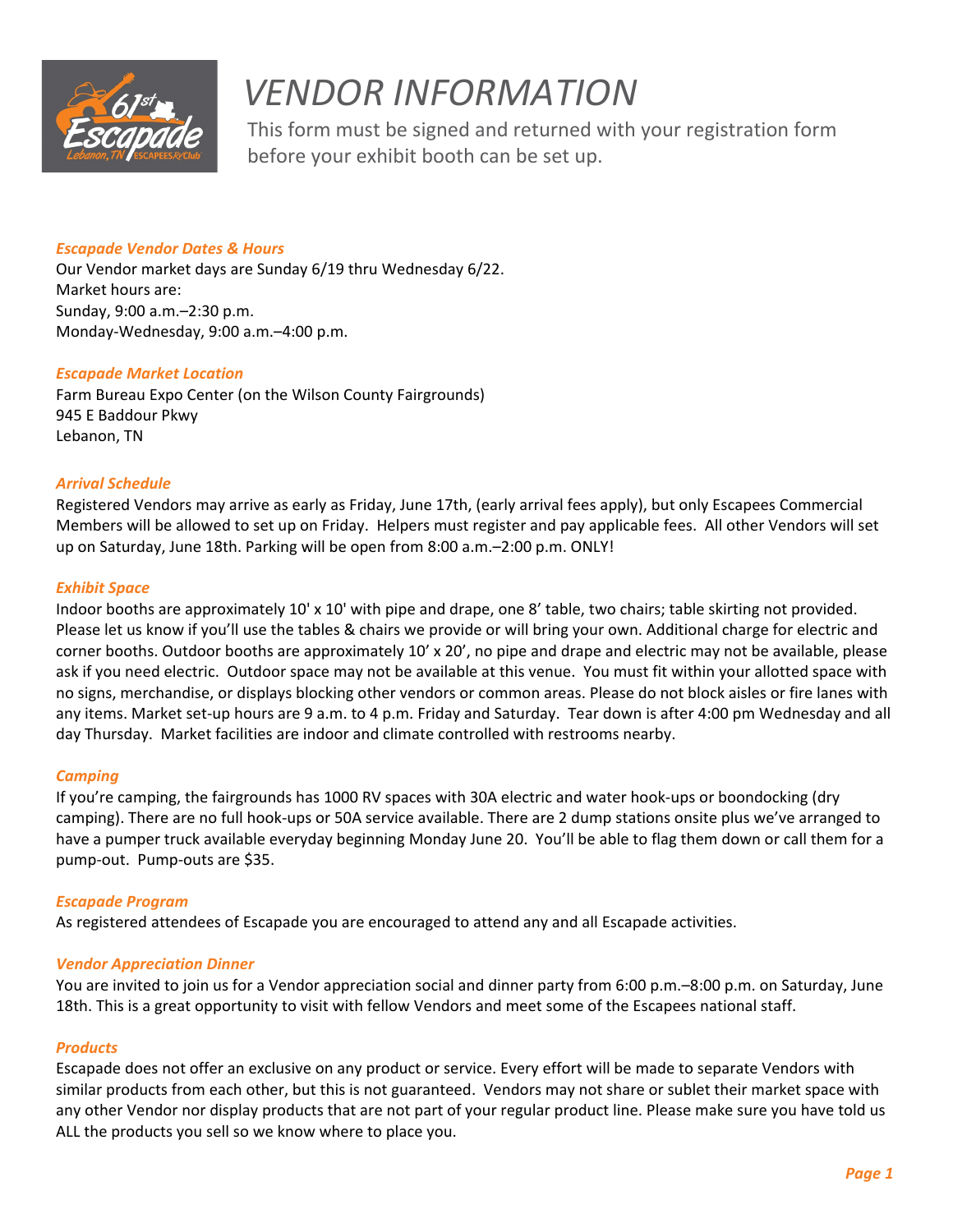## *61ST ESCAPADE VENDOR INFORMATION*

#### *Drawings*

If you have a drawing, winner(s) must be drawn, announced, and prizes given away at your booth only, unless the drawing is to be done on a future date after Escapade. Winners will not be announced from the stage during any general assembly function. Vendors may only conduct sign-ups and drawings in their respective market area.

#### *Parking*

You are welcome to use the golf cart transportation service provided at this event. If you drive your personal vehicle, please park in the event center's main parking area on the south side or in the vendor load-in area on the north side of the Expo building.

#### *Service*

If you will be servicing or performing parts installation on RVs or vehicles, please let us know well in advance so we may arrange a space for your use. Welding can only be done in designated areas. Please contact the Escapade office well in advance if you need to do welding.

#### *Deliveries*

UPS, Fed-Ex, and USPS will deliver to Escapade. Address to: Your **Company** name; SKP # (if applicable); c/o ESCAPADE, Wilson County Fairgrounds, 945 E Baddour Pkwy, Lebanon, TN 37087. Clearly mark your shipments as either booth supplies, welcome bag, door prize, or personal. Do not send deliveries or mail to arrive before June 5th or after June 21st. Booth supplies will be delivered to your booth. All mail not picked up by June 22nd will be returned to sender.

#### *Sales Tax*

For the City of Lebanon, TN sales tax info go to: [www.lebanontn.org/582/Transient-VendorsPeddlersSolicitors](http://www.lebanontn.org/582/Transient-VendorsPeddlersSolicitors)

#### *Departure*

Please do not vacate your booth before 4:00 p.m. on Wednesday, June 22nd. You may extend your camping stay through Saturday, June 25th, departing by 12:00 noon Sunday, \$30 per night. Please contact Escapade registration.

#### *Insurance*

Each Vendor must carry property and liability insurance and furnish proof of such insurance to Escapees RV Club prior to arriving at Escapade. Escapees RV Club is to be listed as additionally insured with waiver of subrogation with General Liability limits of \$2,000,000 and Aggregate limit of \$1,000,000 per occurrence. Whether you have a product or not you must provide us with this proof of insurance.

#### *Responsibility*

It is the responsibility of each Vendor to obtain proper state/local operating documentation (sales permit, tax forms, etc.) for Escapade. Your assigned area is your space only; no subletting/sharing is permitted. If you sell, demonstrate, or use mobile equipment such as golf carts, scooters, bicycles, motorized wheelchairs, etc., you are responsible for any damage, injury, or loss either you, your helpers or your potential customer may cause as a result of their use. All such use and/or demonstrations are to be conducted outdoors. Vendors and attendees must follow all safety guidelines and applicable laws of the state and local agencies.

#### *To Register*

Contact Escapade Registration at: [registration@escapees.com](mailto:registration@escapees.com) or 936-755-1060, ask for Kim or Tamika, or Duane Mathes [duane@escapees.com,](mailto:duane@escapees.com) 907-715-7515.

*Page 2*